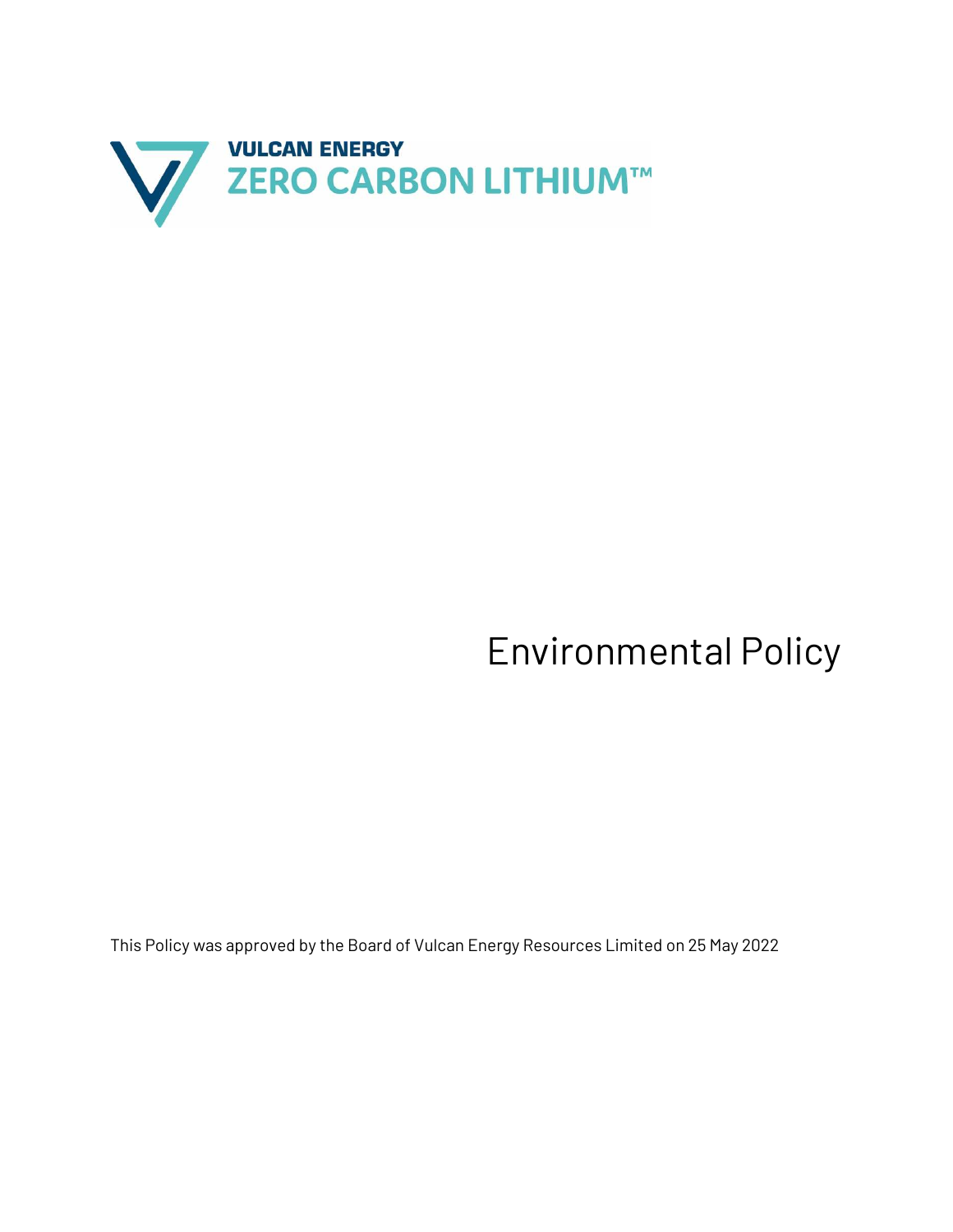

## **1. Purpose**

Vulcan Energy Resources Ltd (Vulcan) is committed to meeting the highest environmental standards in performing its business activities and operations. This policy provides a guideline for Vulcan and its employees within the wider Environmental, Social and Governance (ESG) strategy applicable to the entire Vulcan Group of companies globally.

Our environmental policy is a major element of our ESG strategy which addresses the following core values:

- **Sustainability:** We are committed to economic progress, sustainable growth and care for the environment;
- **Integrity:** We act respectfully and transparently to earn trust;
- **Future-focused:** We disrupt and innovate to build a better future; and
- **Leadership:** We work to the highest levels of safety, environmental, quality, stewardship and efficiency.

## **2. Our mission**

Vulcan is fully aware that every business activity has environmental impacts. This policy outlines our commitment to have a positive input in the communities and environments in which we operate. Accordingly, we strive to understand all environmental aspects associated with our operations and identify and implement measures to mitigate related impacts to the extent possible whilst remaining economically viable. Ultimately, we aim to leave the planet better than we found it, with a materially decarbonising effect on transport and energy, and a net improvement of biodiversity in operational areas.

On this basis we commit to safeguard and materially improve the environment through:

- a) Commitment to net zero<sup>1</sup> associated with our activities, specifically those contributing to climate change, and the strict exclusion of fossil fuels to power our Zero Carbon Lithium™ operations and processes once in commercial production, and net zero greenhouse gas emissions at all times across our operations.
- b) Vulcan is committed to environmental objectives and has set Key Performance Indicators (KPIs) for key personnel so that responsibilities and incentives towards these objectives are clear.
- c) Stringent reporting, quality environmental management and health and safety standards with ISO standards where applicable.
- d) Improving air quality and local nature.
- e) Respecting the value of water resources and the reliance on them by surrounding ecosystems and communities.
- f) Efficient use of water and energy and otherwise maximising the value of existing resources.
- g) Limiting the use of hazardous materials.

 $1$  Net zero as defined by the IPCC 'Net zero emissions are achieved when anthropogenic emissions of greenhouse gases to the atmosphere are balanced by anthropogenic removals over a specified period' https://www.ipcc.ch/sr15/chapter/glossary/